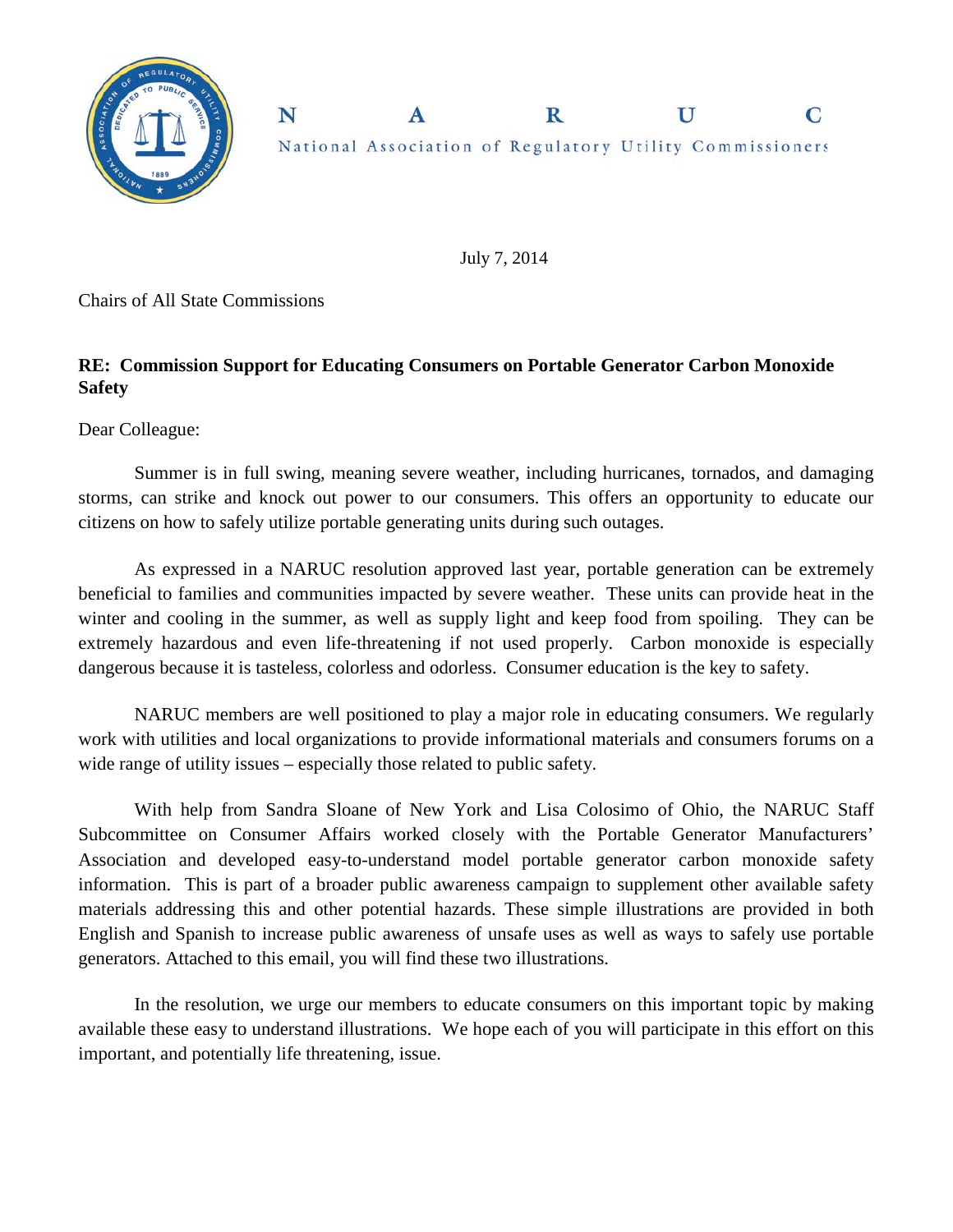Please make available the portable generator safety materials to consumers in your State by posting them on your website and distributing them at community events. NARUC has created a page on portable generator carbon monoxide safety on the NARUC website where you can access the model safety information and our resolution: [http://www.naruc.org/resources.cfm?p=561.](http://www.naruc.org/resources.cfm?p=561)

We also encourage you to work with your local utilities to have them post this important safety information on their websites, distribute it as a bill insert as well as use other methods to educate their customers on carbon monoxide safety.

Please join our commissions and NARUC in promoting safe use of portable generators and help prevent carbon monoxide poisoning in your community. If you have questions, please contact Brian O'Hara at NARUC (202-898-2205 or [bohara@naruc.org\)](mailto:bohara@naruc.org). A copy of NARUC's resolution is appended below.

Sincerely,

Coutterfanorede

Colette D. Honorable Brandon Presley

Rowdon Fuder

President, NARUC Chair, Committee on Consumer Affairs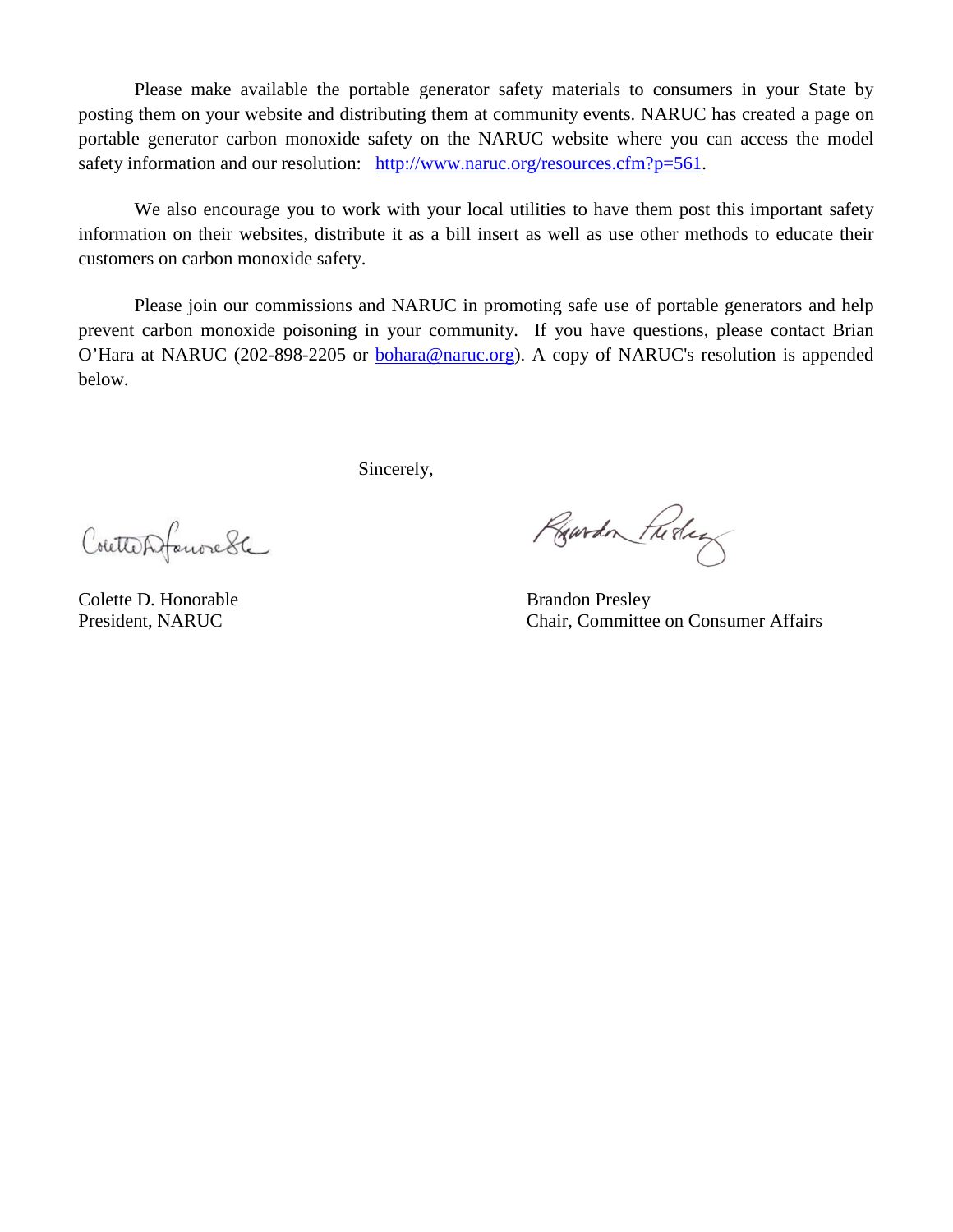Attachment

## *Resolution Recognizing the Importance of Educating Consumers on Portable Generator Carbon Monoxide Safety*

**WHEREAS,** Utility consumers often use portable generators during a power outage; *and*

**WHEREAS,** Portable generator engines are often powered by fuel sources that result in the emission of air pollutants, and the operation of these generators are subject to environmental regulation in a number of States; *and*

**WHEREAS,** Portable generators used to restore power can be extremely hazardous and even life threatening when not properly operated; *and*

**WHEREAS,** Portable generators powered by small engines emit potentially harmful carbon monoxide gas. If carbon monoxide is not allowed to exhaust from the engine in a safe manner, harmful effects, even death can occur in a matter of minutes; *and*

**WHEREAS,** Carbon monoxide is especially dangerous because it is tasteless, colorless and odorless and people may be unaware they are being exposed; *and*

**WHEREAS,** State commissions and utilities should provide information to consumers on the safe operation of portable generators including operating them outside, far away from windows, doors and vents to reduce the risk of carbon monoxide gas from accumulating and potentially being drawn toward occupied spaces where it can quickly build up and linger for hours, even after the generator has shut off; *and*

**WHEREAS,** Portable generators should not be run inside homes, garages, basements, sheds, or other partially enclosed spaces even if using fans or opening doors and windows for ventilation and should be placed downwind with the engine exhaust pointed away from occupied spaces; *and*

**WHEREAS,** The Portable Generator Manufacturers Association (PGMA), working with the Staff Subcommittee on Consumer Affairs, has developed important model portable generator carbon monoxide safety information as part of a broader public awareness campaign and to supplement other available safety materials addressing this and other potential portable generator hazards; *and* 

**WHEREAS,** This model information can be easily understood by consumers; and utility companies can help improve safety awareness of the public by posting information on their websites, distributing a bill insert or utilizing other methods to communicate and educate customers; *and*

**WHEREAS**, The information should be available in both English and Spanish to reach the maximum number of utility consumers; *and*

**WHEREAS,** During the tornado and hurricane seasons it is especially important that consumers use their portable generators in a safe manner; *now, therefore be it*

**RESOLVED,** That the Board of Directors of the National Association of Regulatory Utility Commissioners, convened at its 2013 Summer Meetings in Denver, Colorado, urges utilities and other entities to post portable generator carbon monoxide safety information on their websites and make available this information to consumers; *and be it further*